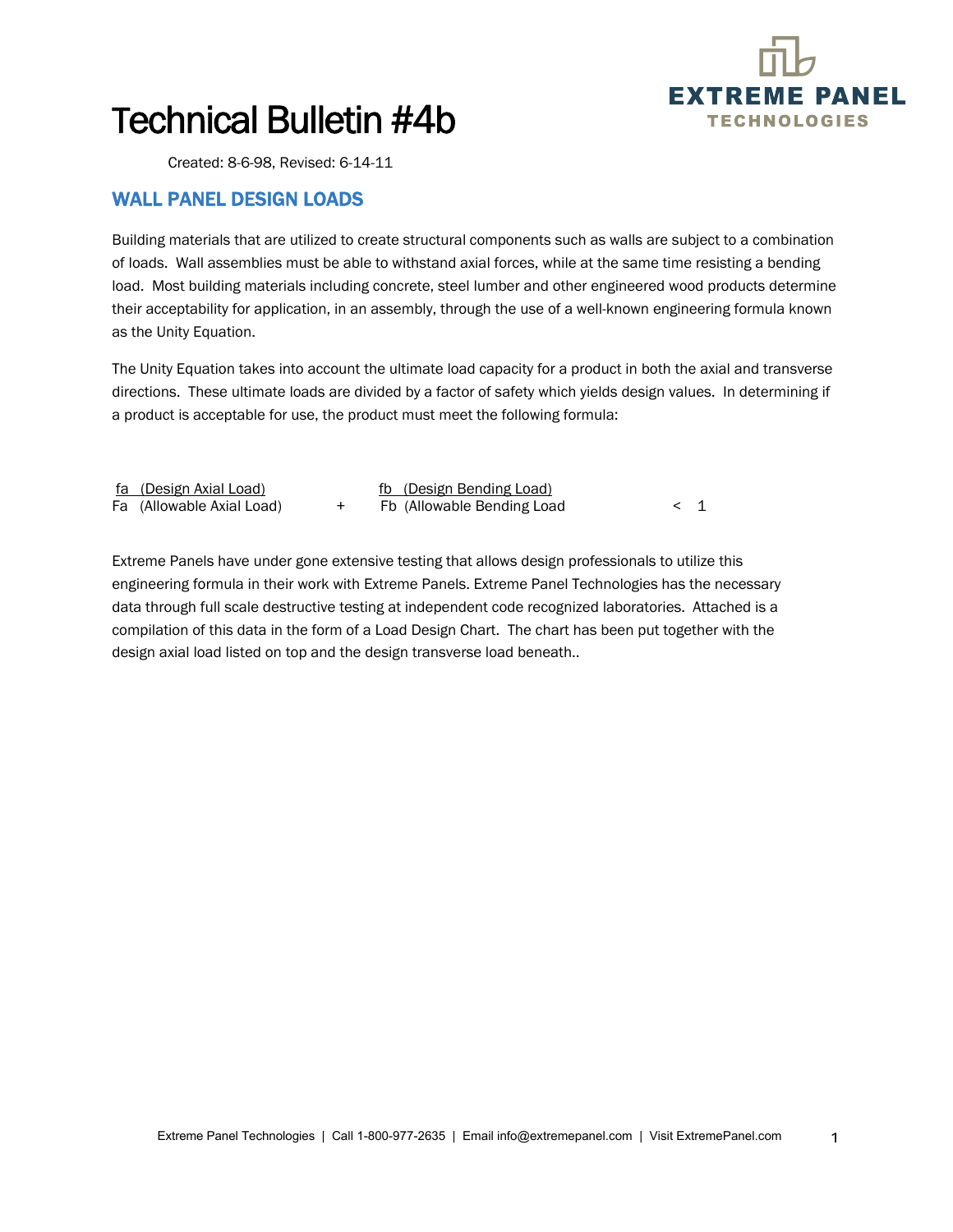

2

## Technical Bulletin #4b

Created: 8-6-98, Revised: 6-14-11

| WALL PANEL ALLOWABLE DESIGN LOADS<br><b>TYPE S Panels</b>                                                        |                             |      |      |      |      |      |      |  |
|------------------------------------------------------------------------------------------------------------------|-----------------------------|------|------|------|------|------|------|--|
| Panel<br>Core                                                                                                    |                             | 8'   | 10'  | 12'  | 16'  | 20'  | 24'  |  |
| $3\frac{1}{2}$ "                                                                                                 | Axial<br>Load<br>plf        | 3500 | 2553 | 2452 | 2118 | N/A  | N/A  |  |
|                                                                                                                  | <b>Trans</b><br>Load<br>psf | 61   | 57   | 45   | 21   | N/A  | N/A  |  |
| $5\frac{1}{2}$                                                                                                   | Axial<br>Load<br>plf        | 4250 | 4042 | 3373 | 3358 | 2817 | N/A  |  |
|                                                                                                                  | <b>Trans</b><br>Load<br>psf | 80   | 60   | 46   | 34   | 21   | N/A  |  |
| $7\frac{1}{4}$                                                                                                   | Axial<br>Load<br>plf        | 4917 | 4325 | 4473 | 4194 | 3496 | 3067 |  |
|                                                                                                                  | <b>Trans</b><br>Load<br>psf | 85   | 75   | 69   | 50   | 31   | 24   |  |
| $9\frac{1}{4}$                                                                                                   | Axial<br>Load<br>plf        | 4200 | 4200 | 4200 | 4200 | 3389 | 3247 |  |
|                                                                                                                  | Trans<br>Load<br>psf        | 86   | 65   | 57   | 46   | 39   | 34   |  |
| 11 1/4"                                                                                                          | Axial<br>Load<br>plf        | 3890 | 3890 | 3890 | 3890 | 3890 | 3333 |  |
|                                                                                                                  | <b>Trans</b><br>Load<br>psf | 94   | 76   | 59   | 51   | 39   | 33   |  |
| Axial loads represent ultimate divided by a safety factor of 3.                                                  |                             |      |      |      |      |      |      |  |
| Transverse loads are less than or equal to L/180 deflection or ultimate load<br>divided by a safety factor of 3. |                             |      |      |      |      |      |      |  |
| Loads do not reflect secondary effect of PA.                                                                     |                             |      |      |      |      |      |      |  |